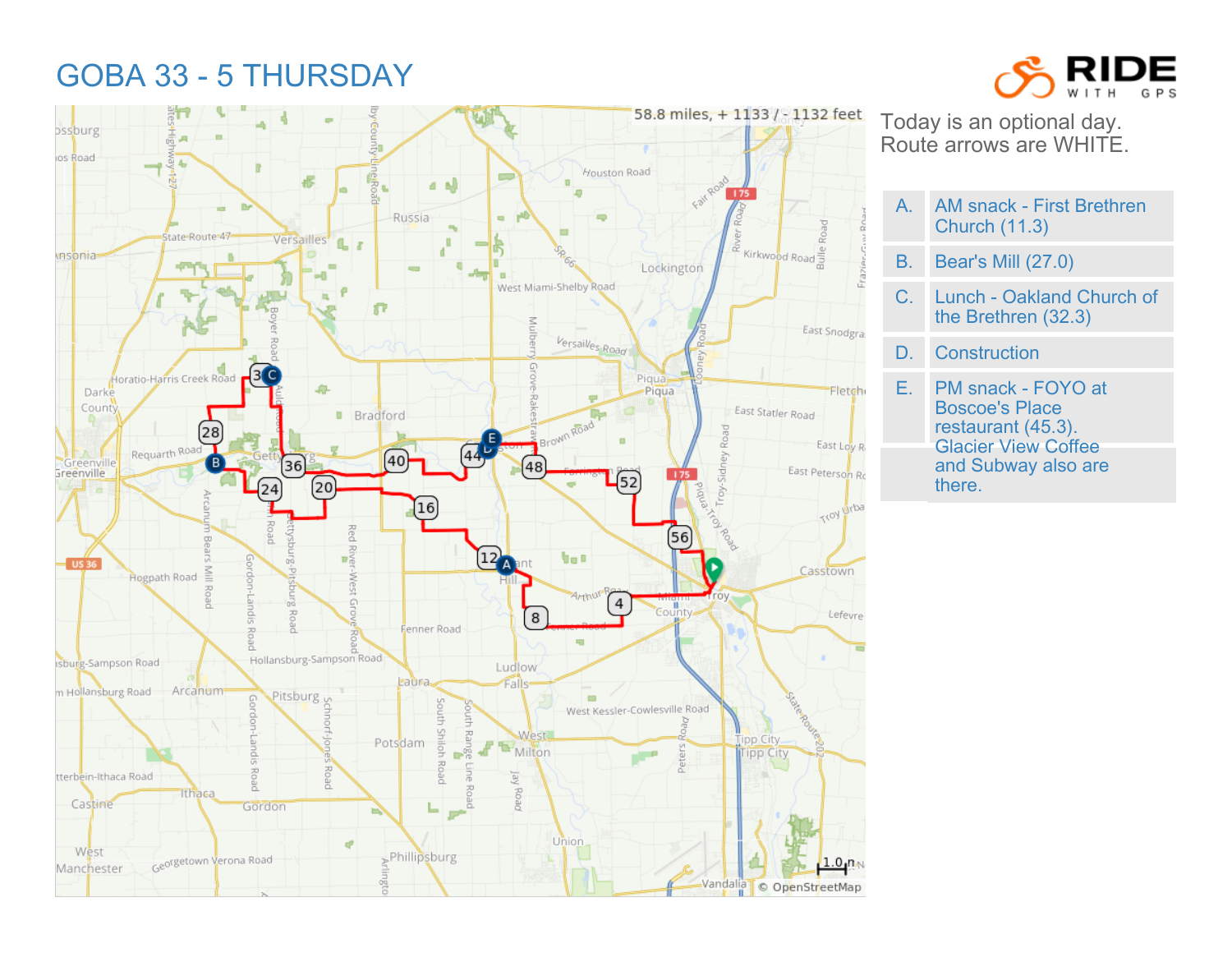## GOBA 33 - 5 THURSDAY

| <b>Num</b> | <b>Next</b> | Type | <b>Dist</b> |
|------------|-------------|------|-------------|
| 1.         | 0.0         | Q    | 0.0         |
| 2.         | 0.0         |      | 0.0         |
| 3.         | 0.4         |      | 0.0         |
| 4.         | 0.1         |      | 0.4         |
| 5.         | 0.2         |      | 0.5         |
| 6.         | 0.1         |      | 0.6         |
| 7.         | 0.9         |      | 0.7         |
| 8.         | 1.7         |      | 1.6         |
| 9.         | 0.1         |      | 3.3         |
| 10.        | 0.1         |      | 3.4         |
| 11.        | 0.3         |      | 3.5         |
| 12.        | 0.0         |      | 3.8         |
| 13.        | 0.9         |      | 3.9         |
| 14.        | 3.0         |      | 4.7         |
| 15.        | 2.5         |      | 7.7         |
| 16.        | 0.1         |      | 10.2        |
| 17.        | 0.5         |      | 10.3        |
| 18.        | 0.1         |      | 10.8        |
| 19.        | 0.3         |      | 10.8        |
| 20.        | 0.1         |      | 11.1        |
| 21.        | 0.0         |      | 11.2        |
| 22.        | 0.0         |      | 11.3        |
| 23.        | 0.5         |      | 11.3        |
| 24.        | 1.4         |      | 11.8        |
| 25.        | 0.4         |      | 13.1        |
| 26.        | 1.6         |      | 13.5        |
| 27.        | 0.9         |      | 15.0        |
| 28.        | 0.9         |      | 15.9        |
| 29.        | 1.0         |      | 16.9        |
| 30.        | 0.1         |      | 17.9        |
| 31.        | 2.0         |      | 18.0        |
| 32.        | 1.0         |      | 20.0        |
| 33.        | 1.2         |      | 21.0        |
| 34.        | 0.3         |      | 22.2        |

| <b>Num</b> | <b>Next</b> | <b>Type</b> | <b>Dist</b> |
|------------|-------------|-------------|-------------|
| 35.        | 0.7         |             | 22.5        |
| 36.        | 0.7         |             | 23.2        |
| 37.        | 1.0         |             | 23.9        |
| 38.        | 0.7         |             | 25.0        |
| 39.        | 1.1         |             | 25.7        |
| 40.        | 2.2         |             | 26.8        |
| 41.        | 1.3         |             | 29.0        |
| 42.        | 0.3         |             | 30.3        |
| 43.        | 0.7         |             | 30.6        |
| 44.        | 1.0         |             | 31.3        |
| 45.        | 1.0         |             | 32.3        |
| 46.        | 0.4         |             | 33.3        |
| 47.        | 5.5         |             | 33.6        |
| 48.        | 0.0         |             | 39.2        |
| 49.        | 1.8         |             | 39.2        |
| 50.        | 0.5         |             | 41.0        |
| 51.        | 1.6         |             | 41.5        |
| 52.        | 0.6         |             | 43.1        |
| 53.        | 1.2         |             | 43.6        |
| 54.        | 0.0         |             | 44.8        |
| 55.        | 0.4         |             | 44.8        |
| 56.        | 0.1         |             | 45.0        |
| 57.        | 0.3         |             | 45.2        |
| 58.        | 1.5         |             | 45.3        |
| 59.        | 1.0         |             | 46.7        |
| 60.        | 2.5         |             | 47.7        |
| 61.        | 0.5         |             | 50.3        |
| 62.        | 1.0         |             | 50.8        |
| 63.        | 1.4         |             | 51.8        |
| 64.        | 1.0         |             | 53.2        |
| 65.        | 0.1         |             | 54.2        |
| 66.        | 0.4         |             | 54.3        |
| 67.        | 1.3         |             | 54.7        |
| 68.        | 0.7         |             | 56.1        |
|            |             |             |             |

 $\mathbf{I}$